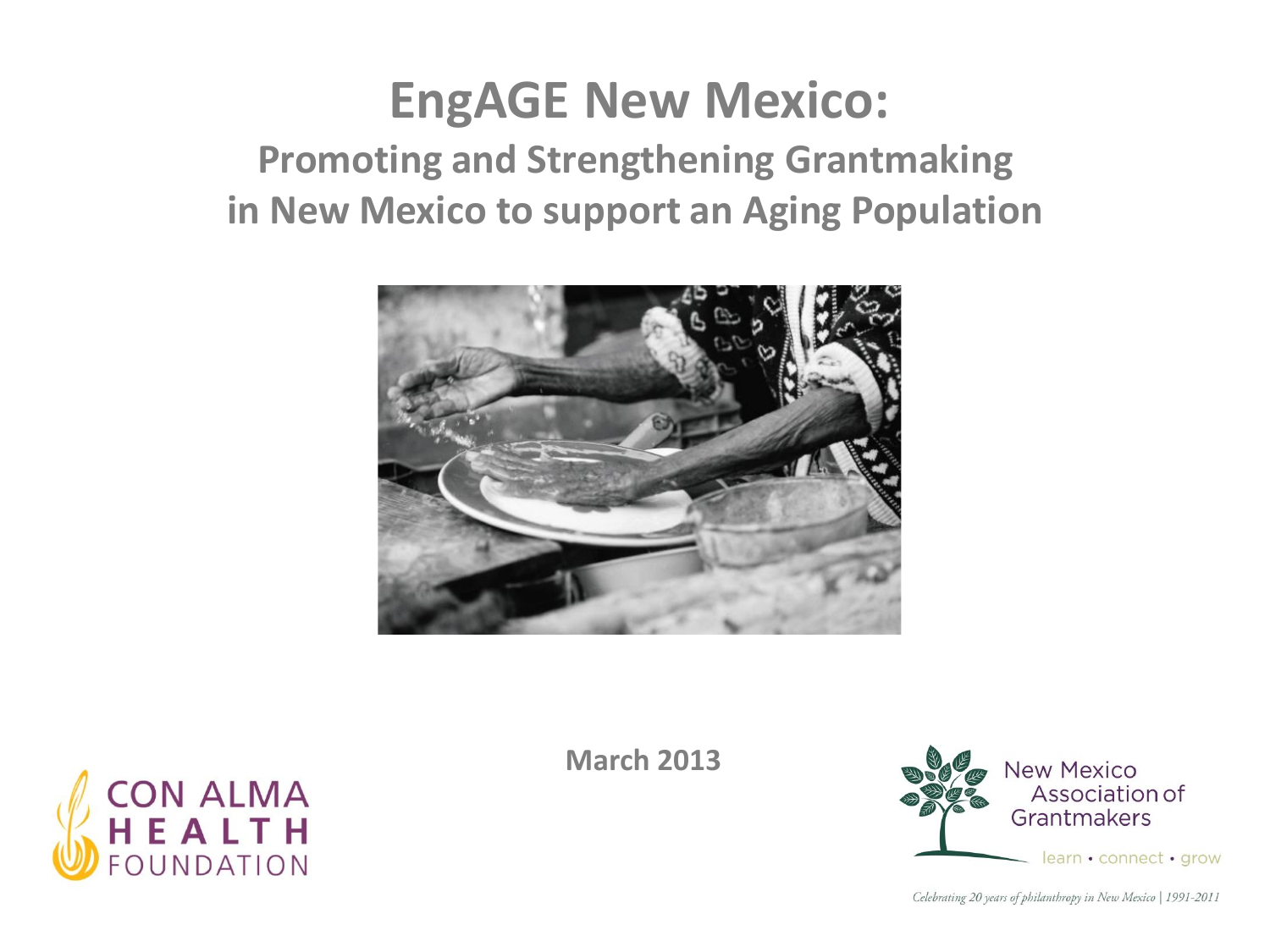











# *AGING IN NEW MEXICO*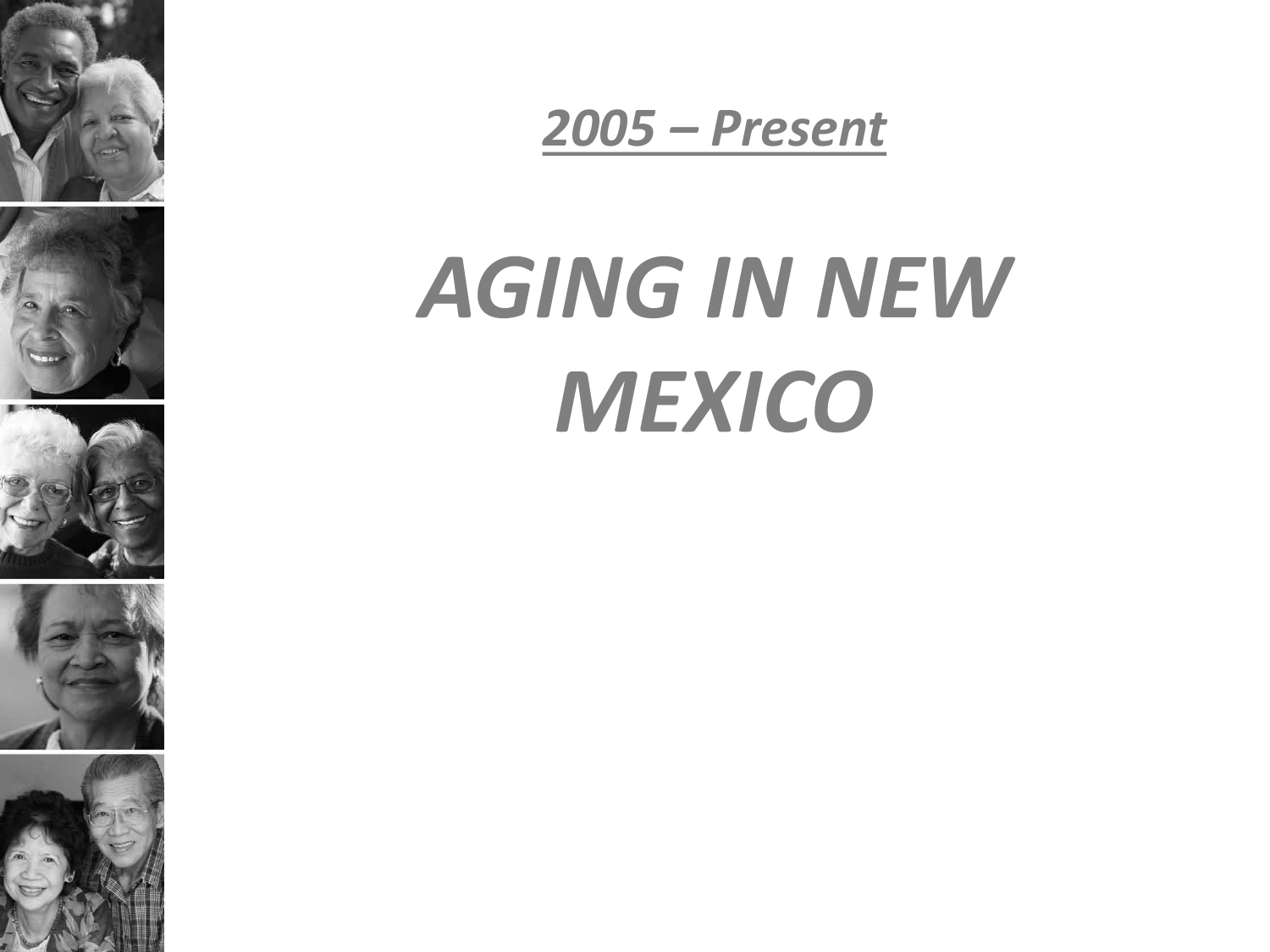*To promote the independence and dignity of adults and persons living with disabilities, and their families, by offering services that support autonomy, health, safety, economic well-being, cultural diversity, community involvement and personal responsibility, thereby enabling them to live on their own terms in their own communities.*

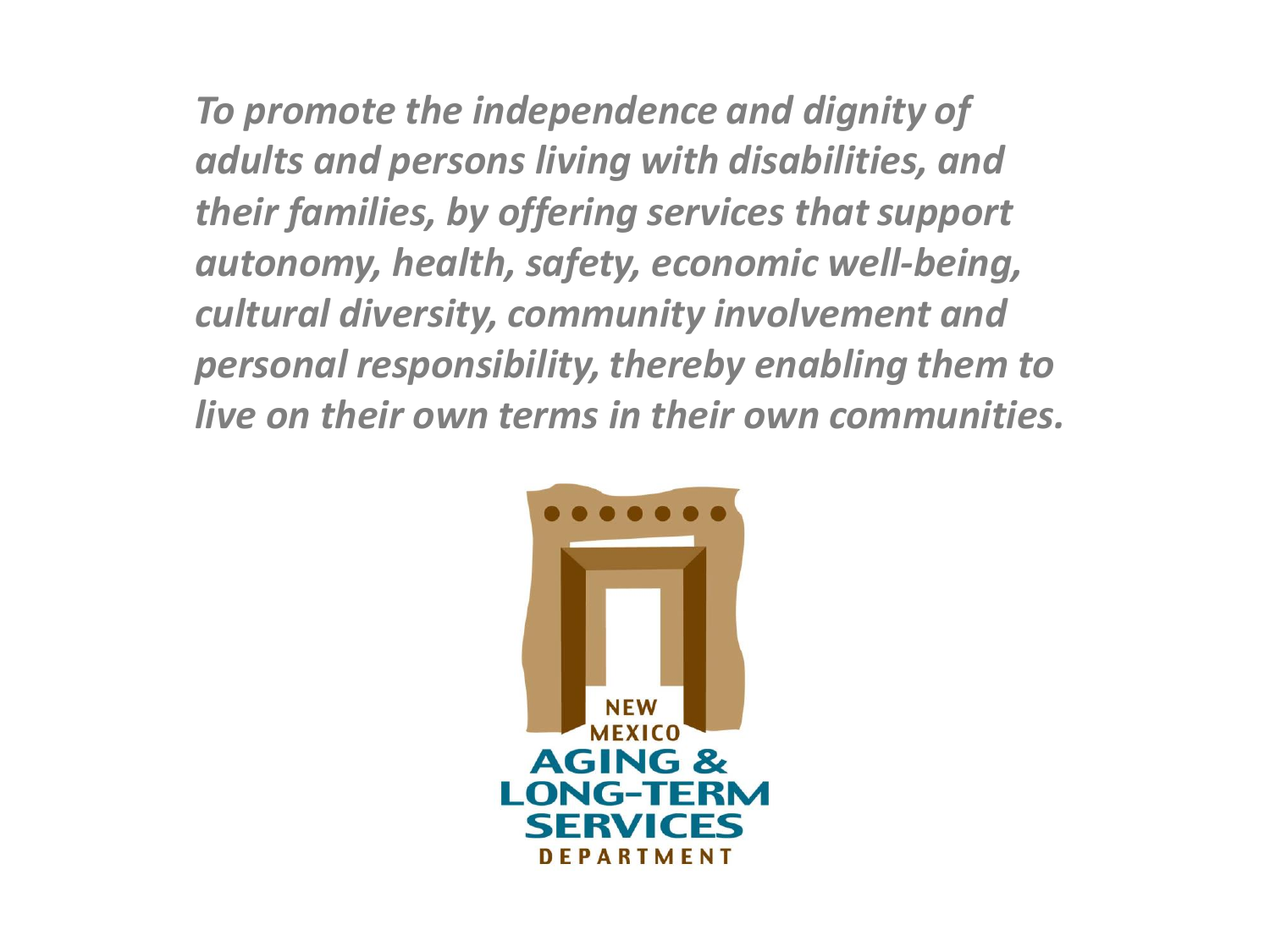## *Aging in NM*

*New Mexico is projected to experience a rapid growth in the percent of its population over 65, moving it from a state with one of the lowest percentages of elders to having one of the highest by the year 2030 (2012 Census).*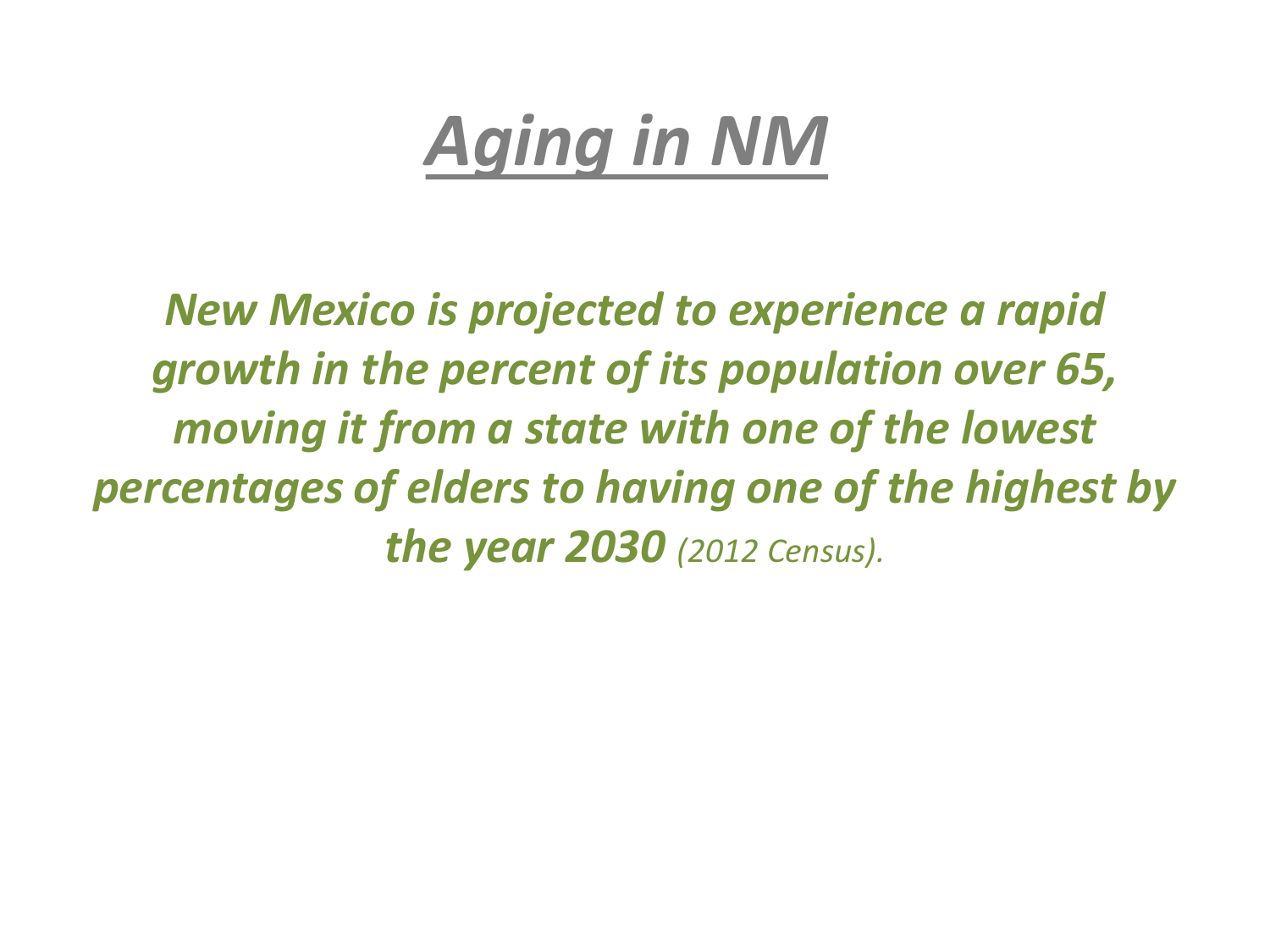### *Aging in NM*



Administration on Aging – 2012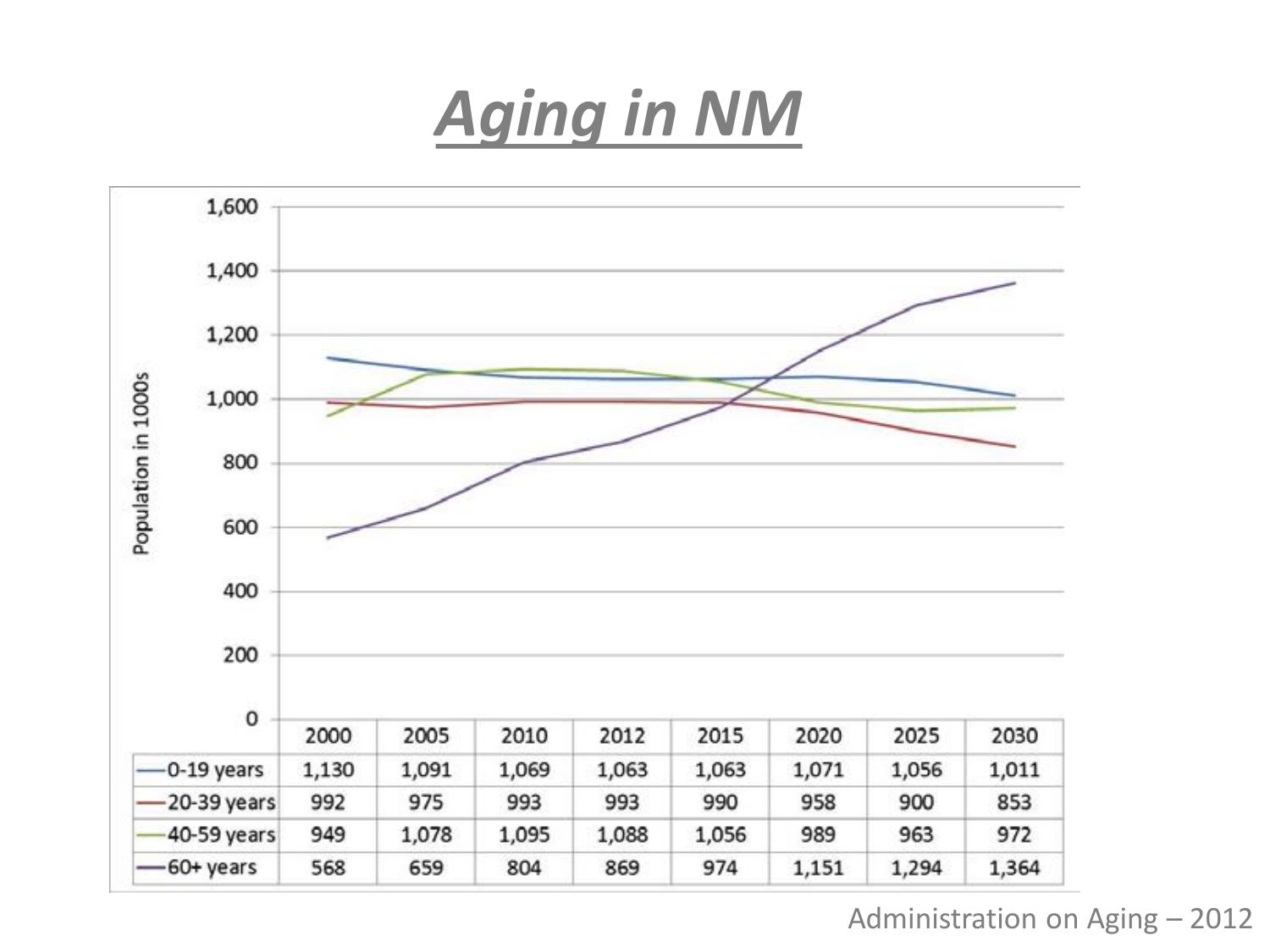*"What's happening in New Mexico's rural counties is reflected throughout the West and the Plains states — young people move out, leaving an aging population."—Jack Baker, UNM Demographer* 

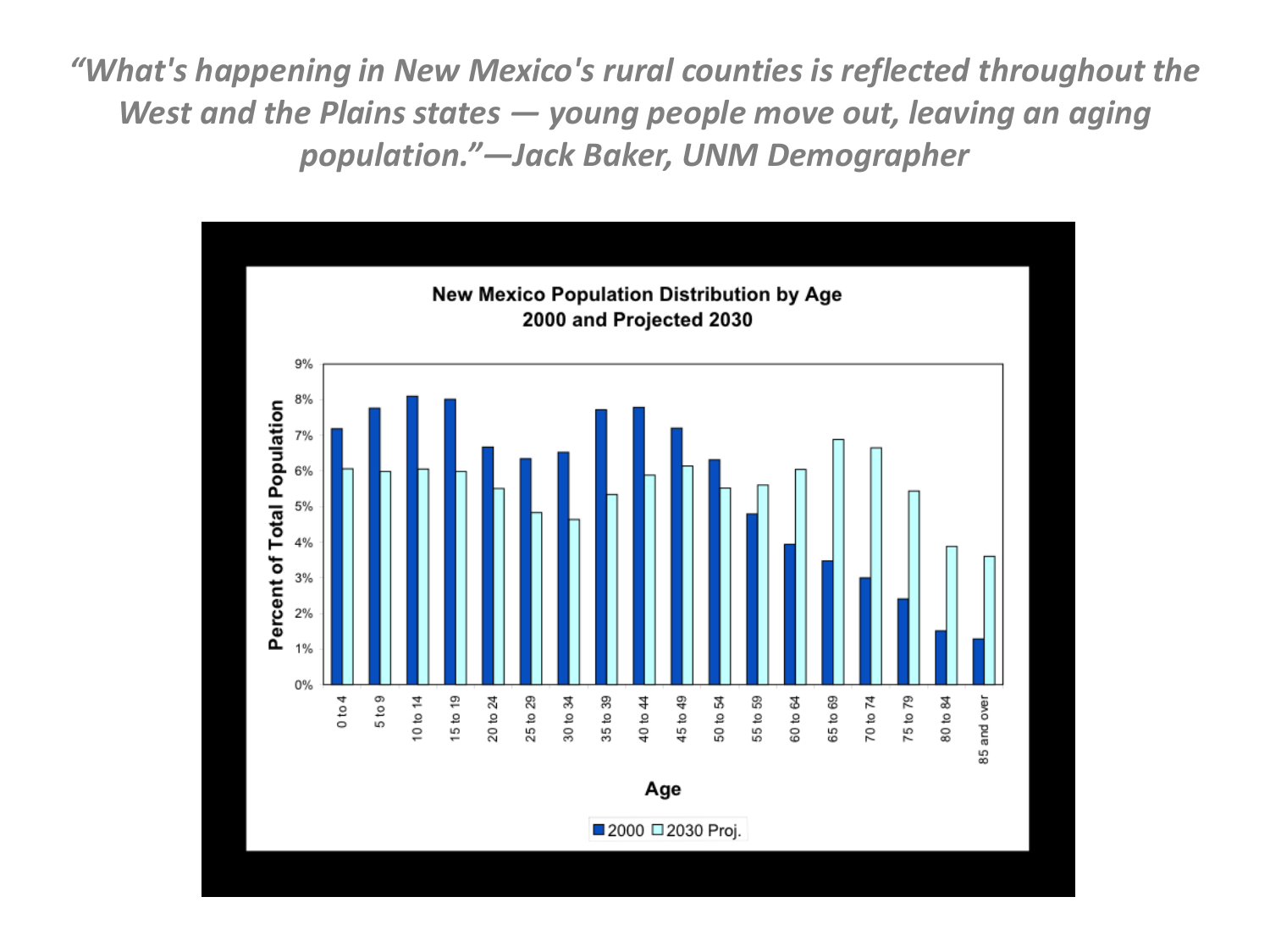



### **Our Elders Are Living On the Edge**

- **1 in 8 older New Mexicans do not know where their next meal is coming from.**
- **Close to 1/3 of New Mexicans are living on social security income alone-averaging \$13,000/year.**
- **Of adults between the ages of 55 and 64, 13% reported frequent mental distress, 16% had diagnosed anxiety disorders, and 23% have a history of depression.**
- **It is projected that the need for substance misuse treatment for people over the age of 50 will double by the year 2020.**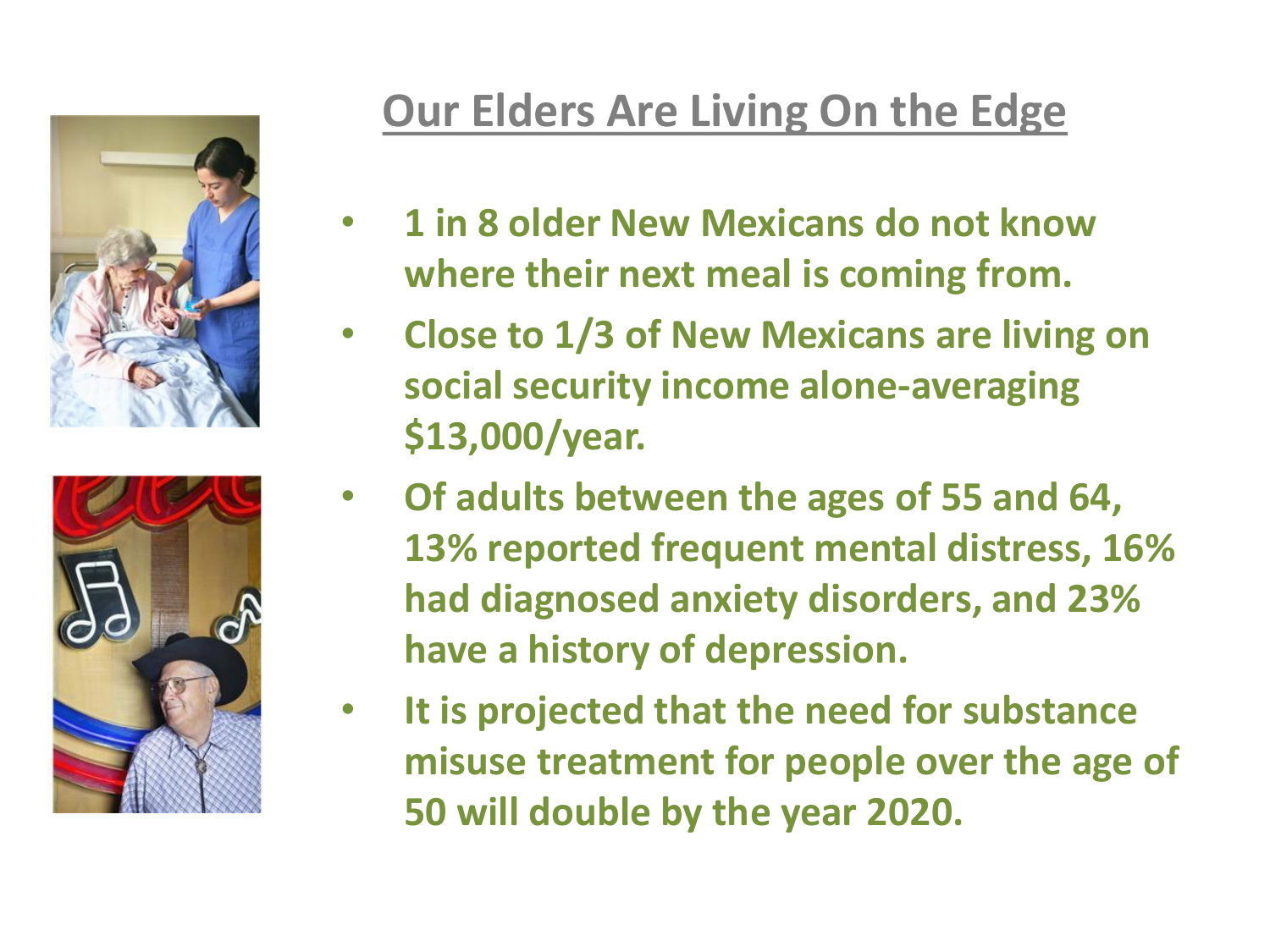### **Our Next Generation of Elders: What are their Needs & Preferences?**

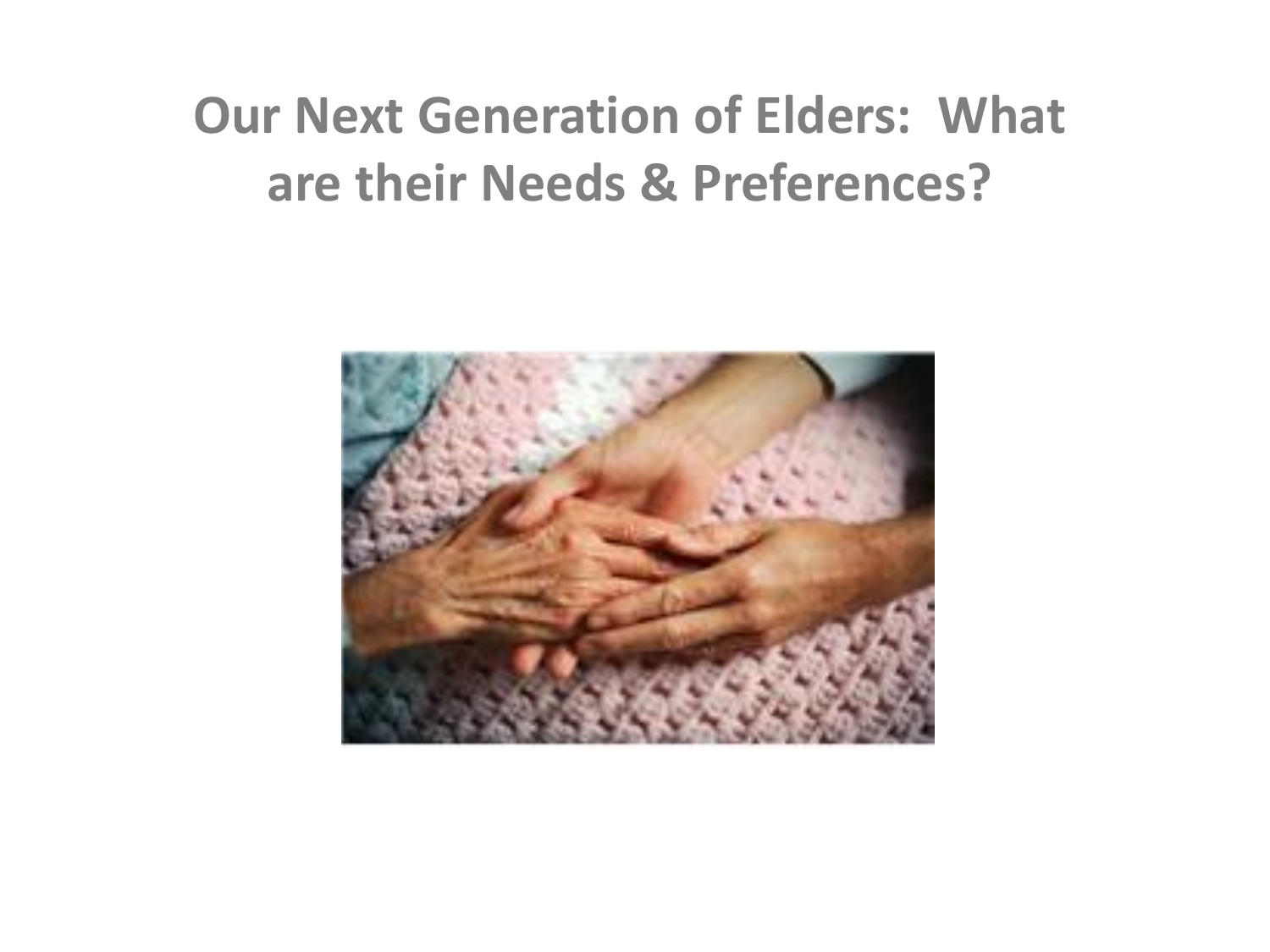#### **What services could you see yourself needing in the next 10 -20 years?**



Food Transportation Household Chores Home heating/energy assistance Respite Long-term care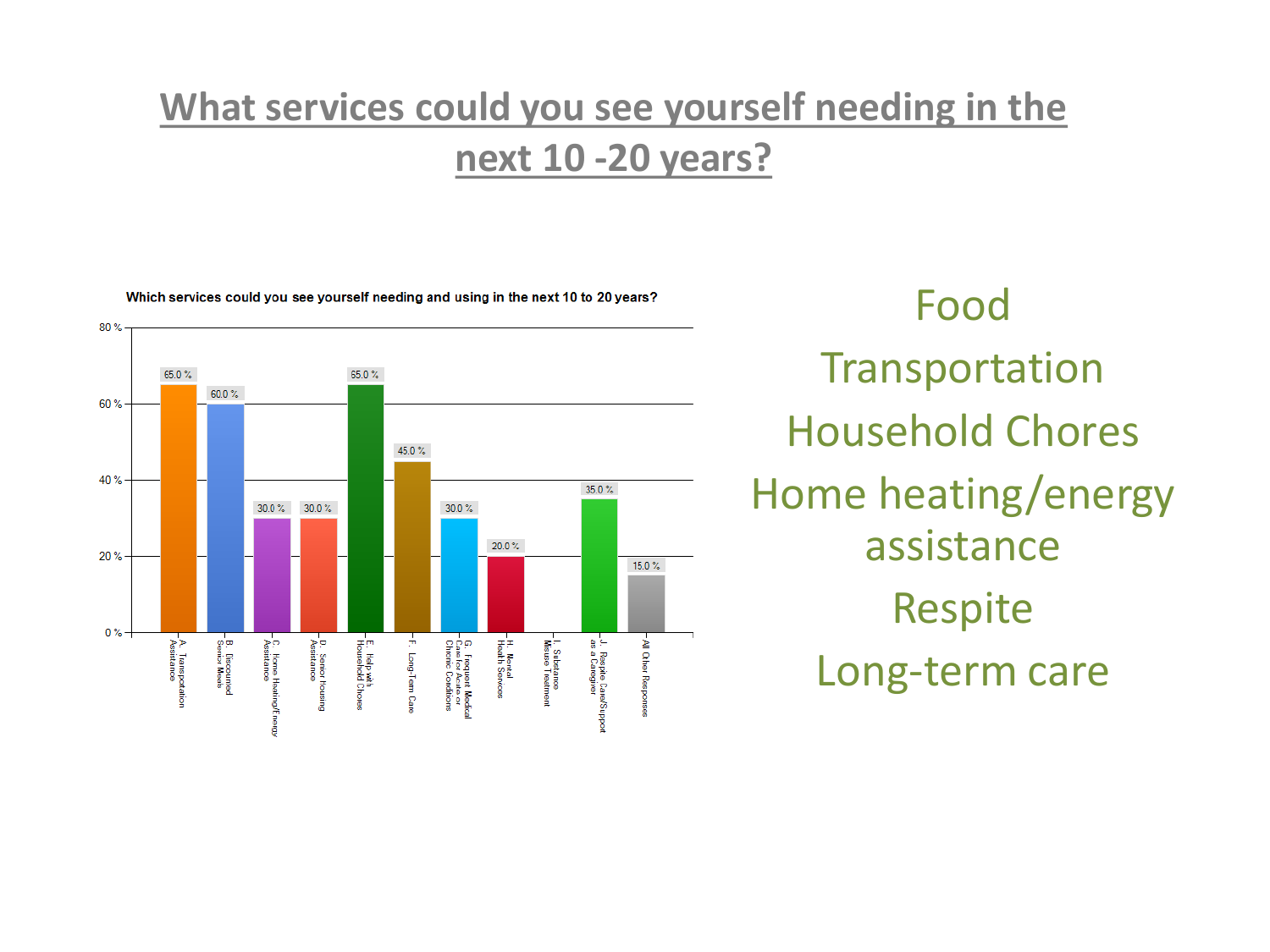### **Long-term care options – Aging in Place**

If a medical event occurred sometime in the next 10 to 20 years and made it unlikely that you would be able to take care of yourself fully again, which option would you prefer? (All Respondents)

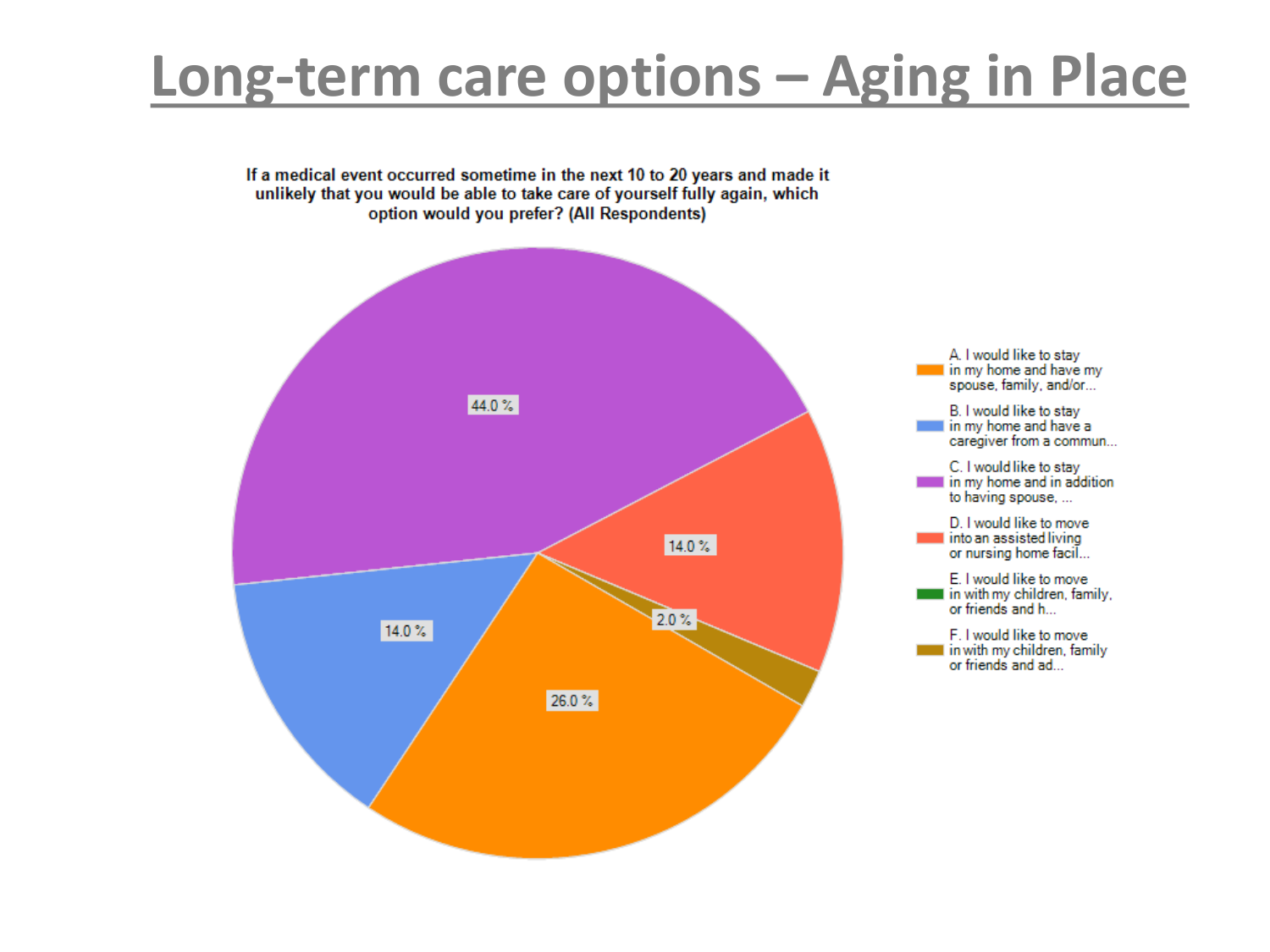### **Gaps in Services**



- Respite & support for caregivers
- Financial literacy
- Resource coordination, i.e. how to navigate and apply for services in the complex longterm care system
- Support and training for elder advocates
- Access to home and community-based services
- Reliable transportation options
- Consistent support from the local community & government

.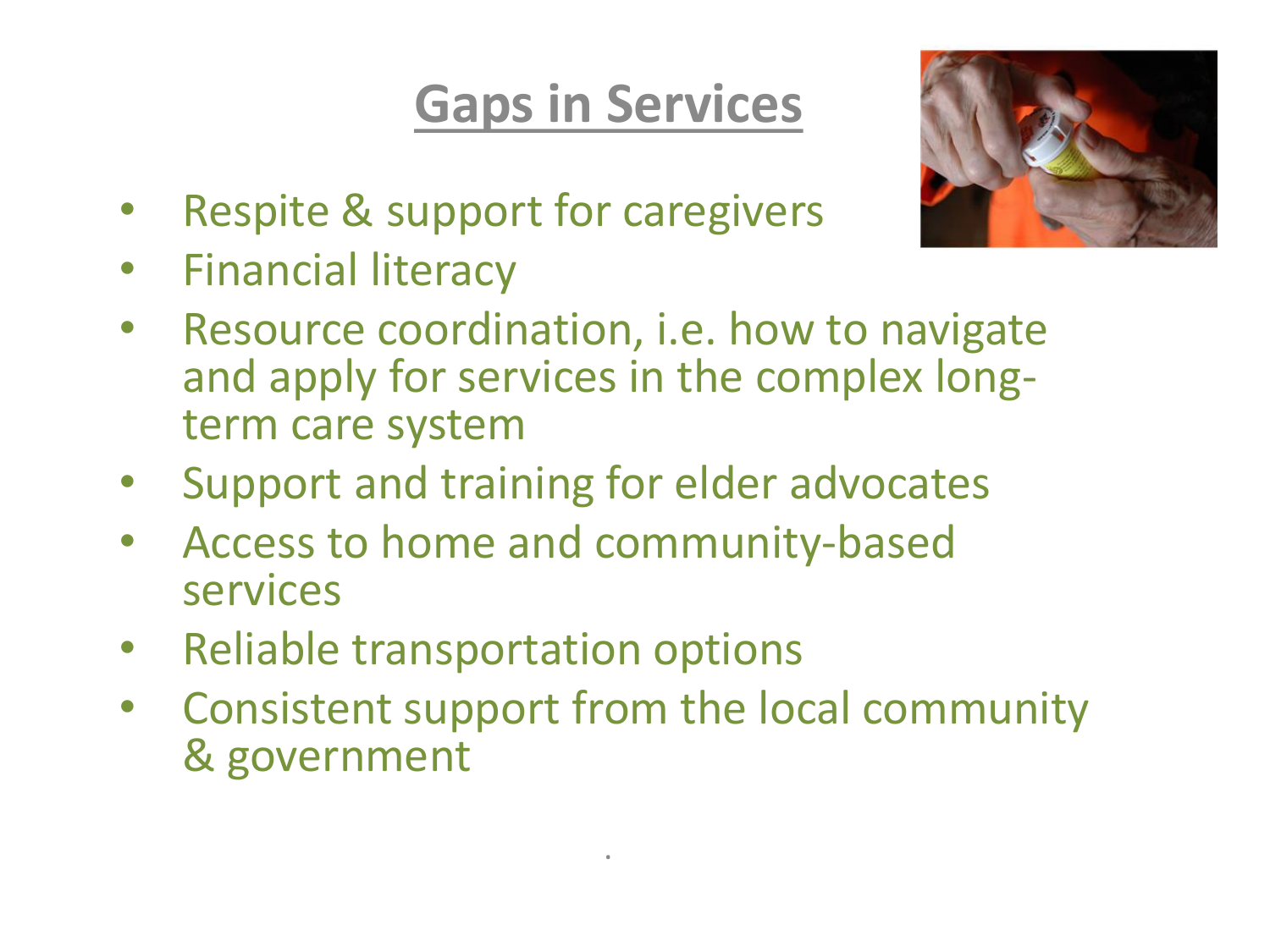*52% of grandparents living with their grandkids also have primary responsibility for taking care of them (US Census Bureau).* 



*"I have four grandkids I take care of...Two go to school, three get picked up, and this is how I call it, I drop two kids off, I pick up three. I pick up three, I pick up four. I drop 4, I pick up 1...[My kids] call me, 'Mom can you pick up [my granddaughter], she's not feeling well.' I'll go to the school to pick them up. I'm a grandma on call". – Tewa Elder*

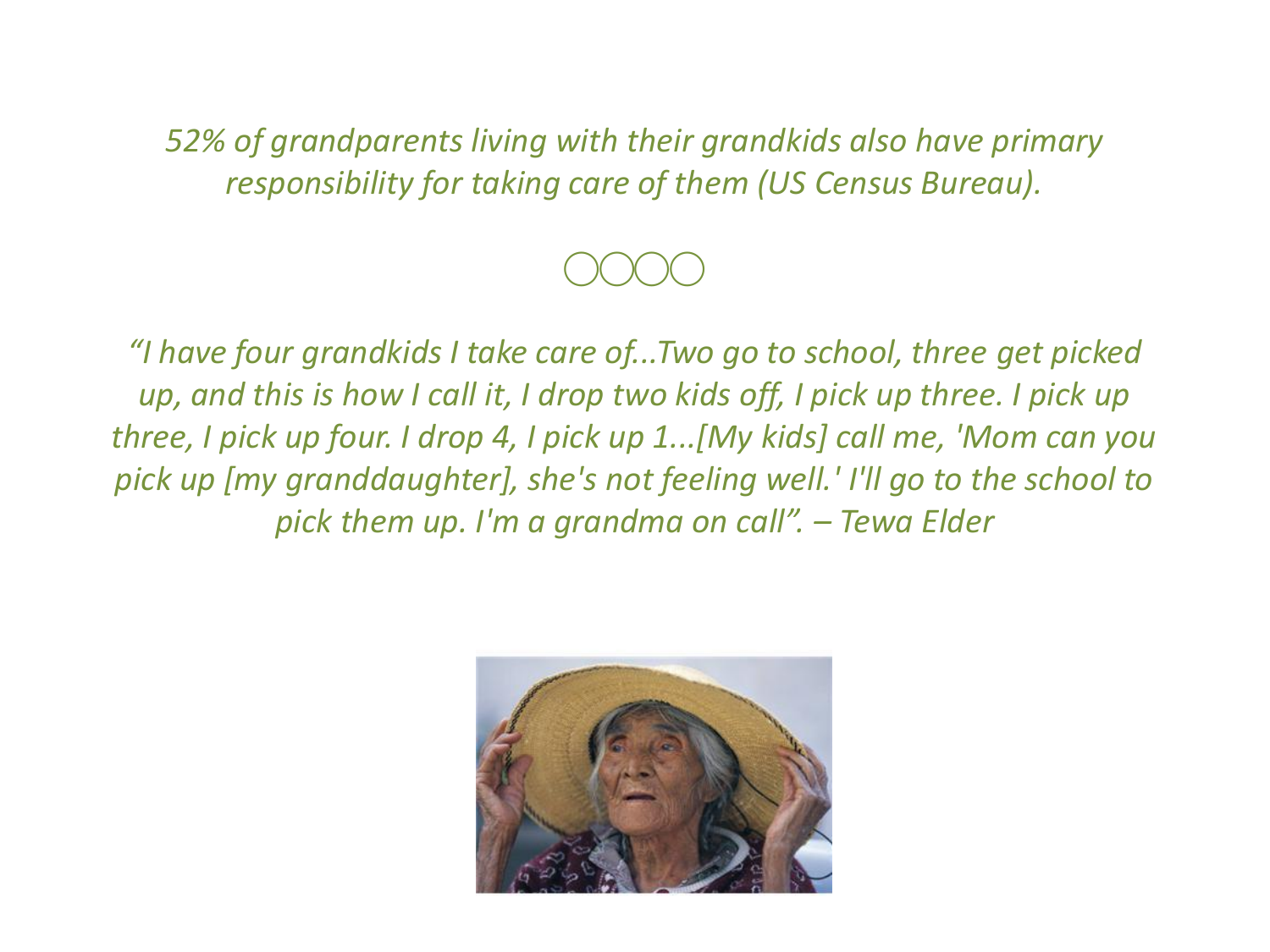





"……*there are gaps in knowledge among youth and elders alike. We need education, workshops and mentoring opportunities where people can have the opportunity to learn planning, budgeting, saving, fiscal discipline and responsibility."* 

*"it must be hard for seniors in their 80s trying to figure out complicated automated phone lines for Social Security and Medicare."*

*"If something goes wrong [health wise] then I can't pay it like I used to."* 

*"They live in a different world than we do," a 71-year-old woman said. "I wish they could stick around long enough to see what the real world was like... they don't have a clue."* 

*"sometimes they get left behind if they can't leave their houses."*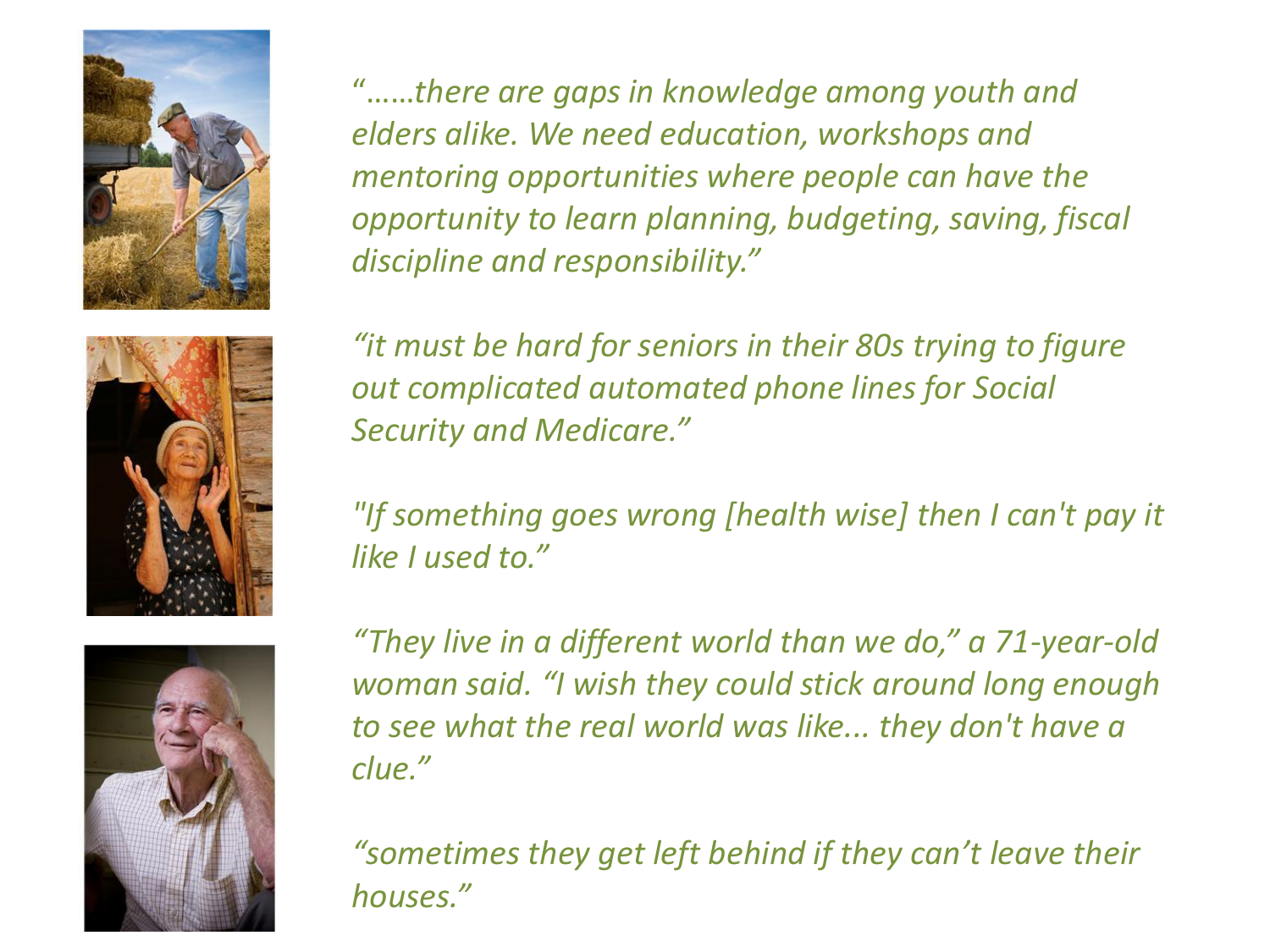#### NM Funder Survey

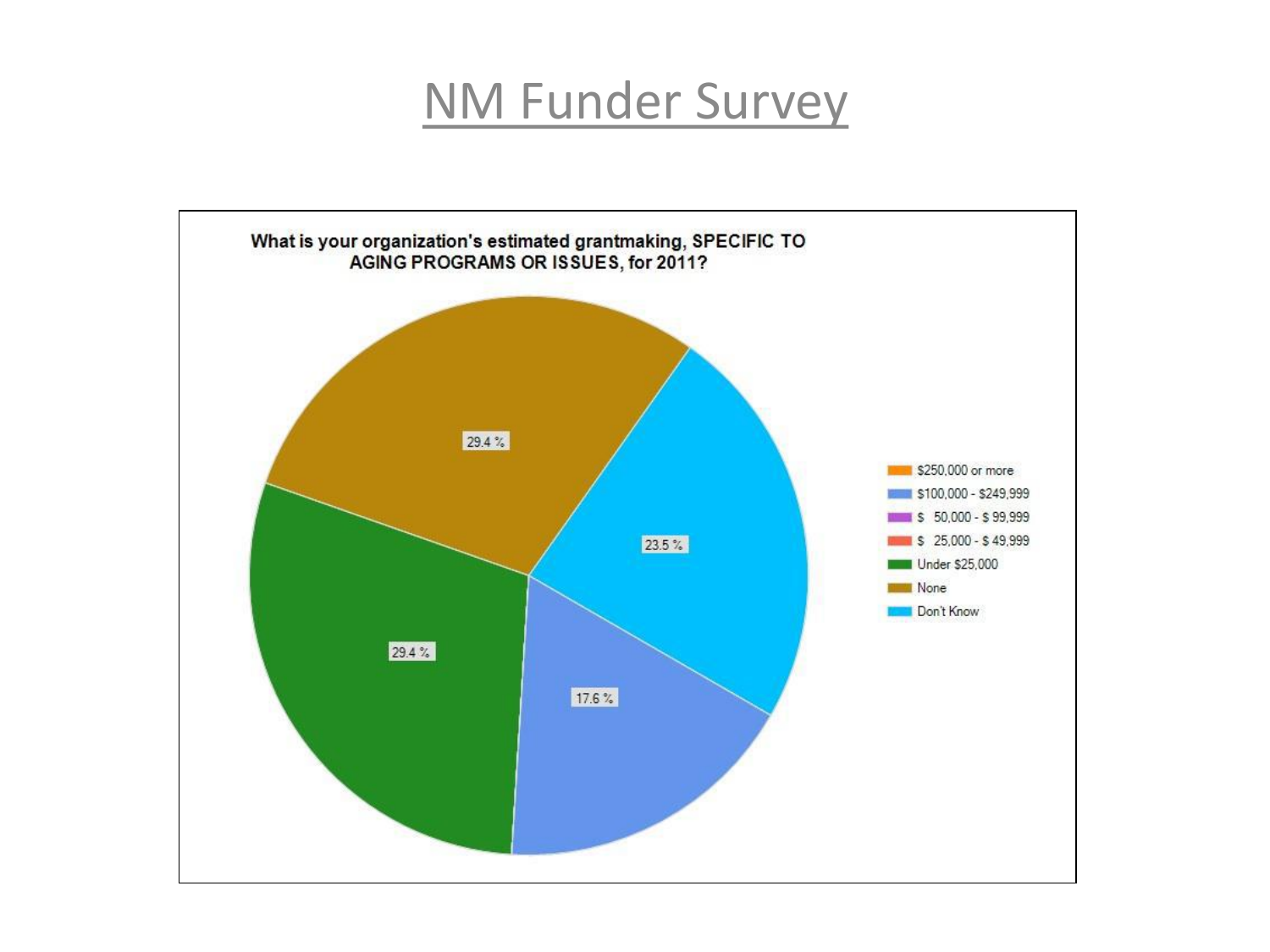#### **Funder's Awareness and Priorities**

- 63% of those surveyed indicated that they are interested in learning more about how aging issues are impacting their community
- 53% indicating they are interested in how aging issues could impact their current grantmaking priorities.
- Most all respondents indicated that information about aging issues would be helpful to their board of directors/trustees, staff, grantmaking committees, donors and or advisors.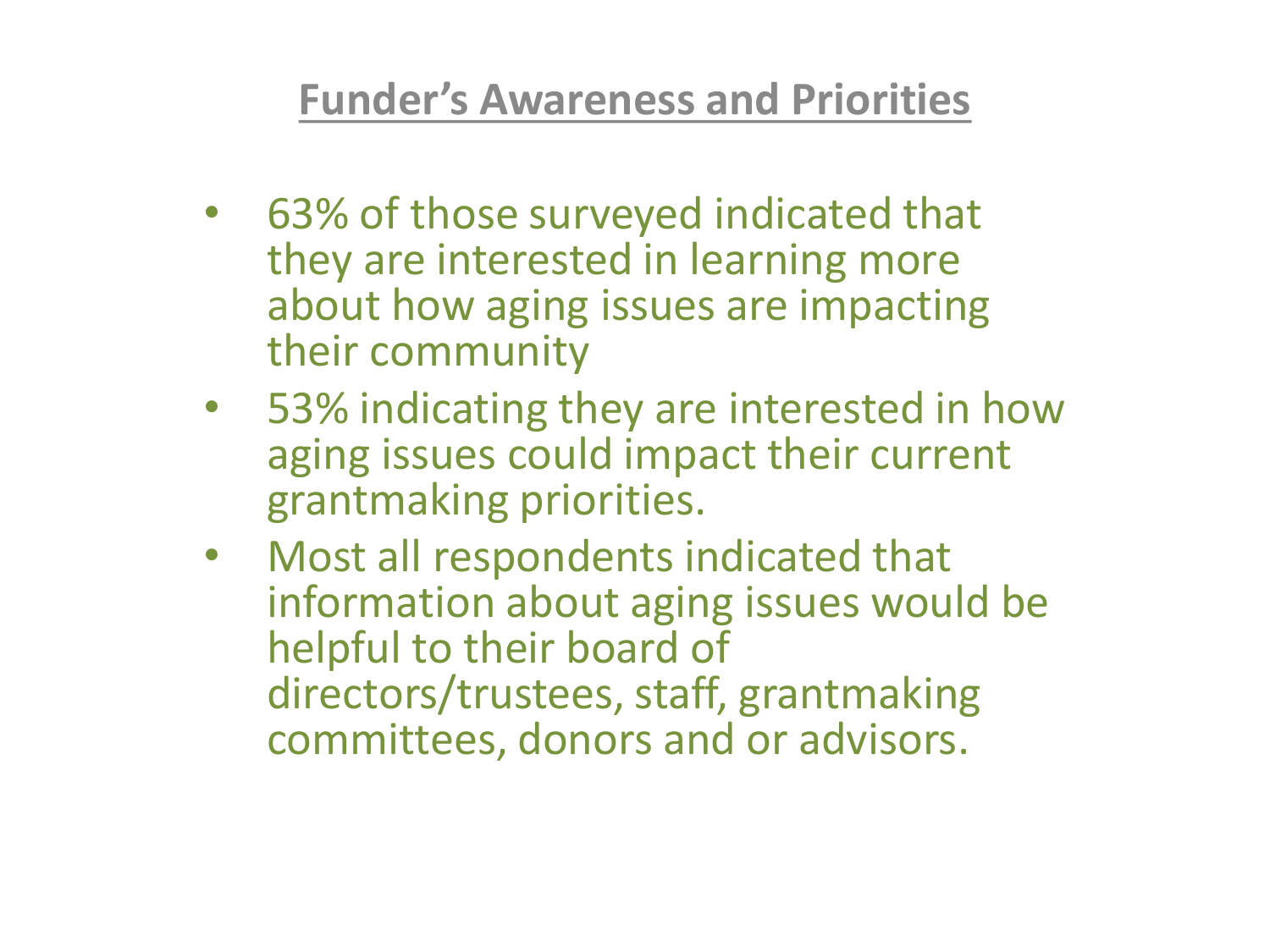

### **Recommendations – Partnerships to Develop Solutions**

Build new public-private partnerships stewarded by the philanthropic sector - build a coalition of funders that would enhance the impact of grantmaking to better support New Mexico's aging population.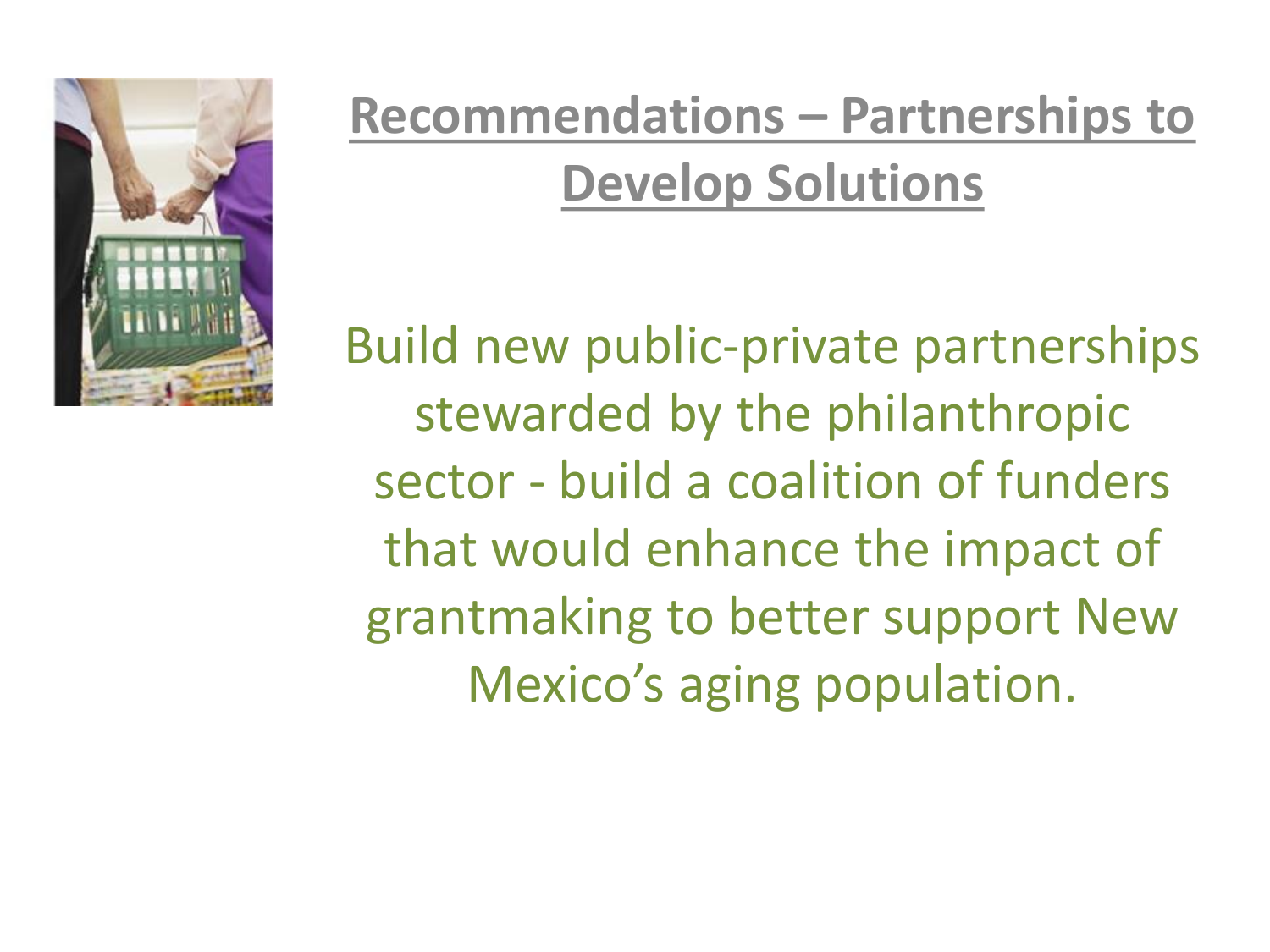#### **Recommendations, cont.**

- Develop a clearinghouse of aging related information;
- Build learning modules for funders on promising aging practices/successful programs, demographics/statistics, research, how aging is impacting Native American populations or communities of color, and regional and/or local implications;
- Convene funders to learn and have a common discussion;
- Conducting trainings for applicants on how to apply for aging related funding;
- Identify what community-based organizations are exceedingly interested in supporting elders, but lack the resources, training, and structure to do so effectively; and,
- Develop funding initiatives to encourage local and national funders to support aging in New Mexico.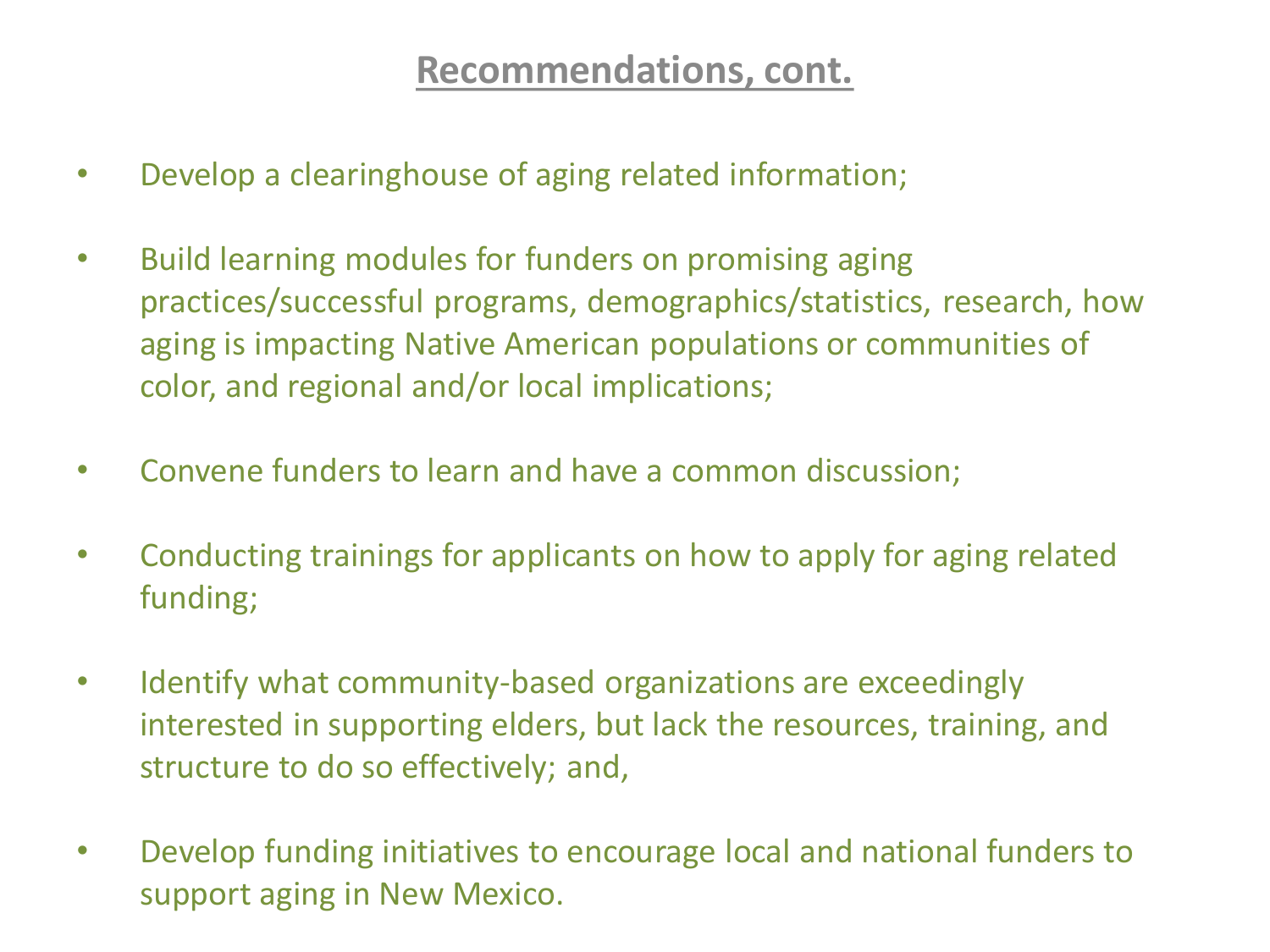*Together we can learn about the trends and needs of our elders, develop innovative solutions and strategies, expand a network of partnerships between the public and the private sector, and strengthen New Mexico communities of elders.* 

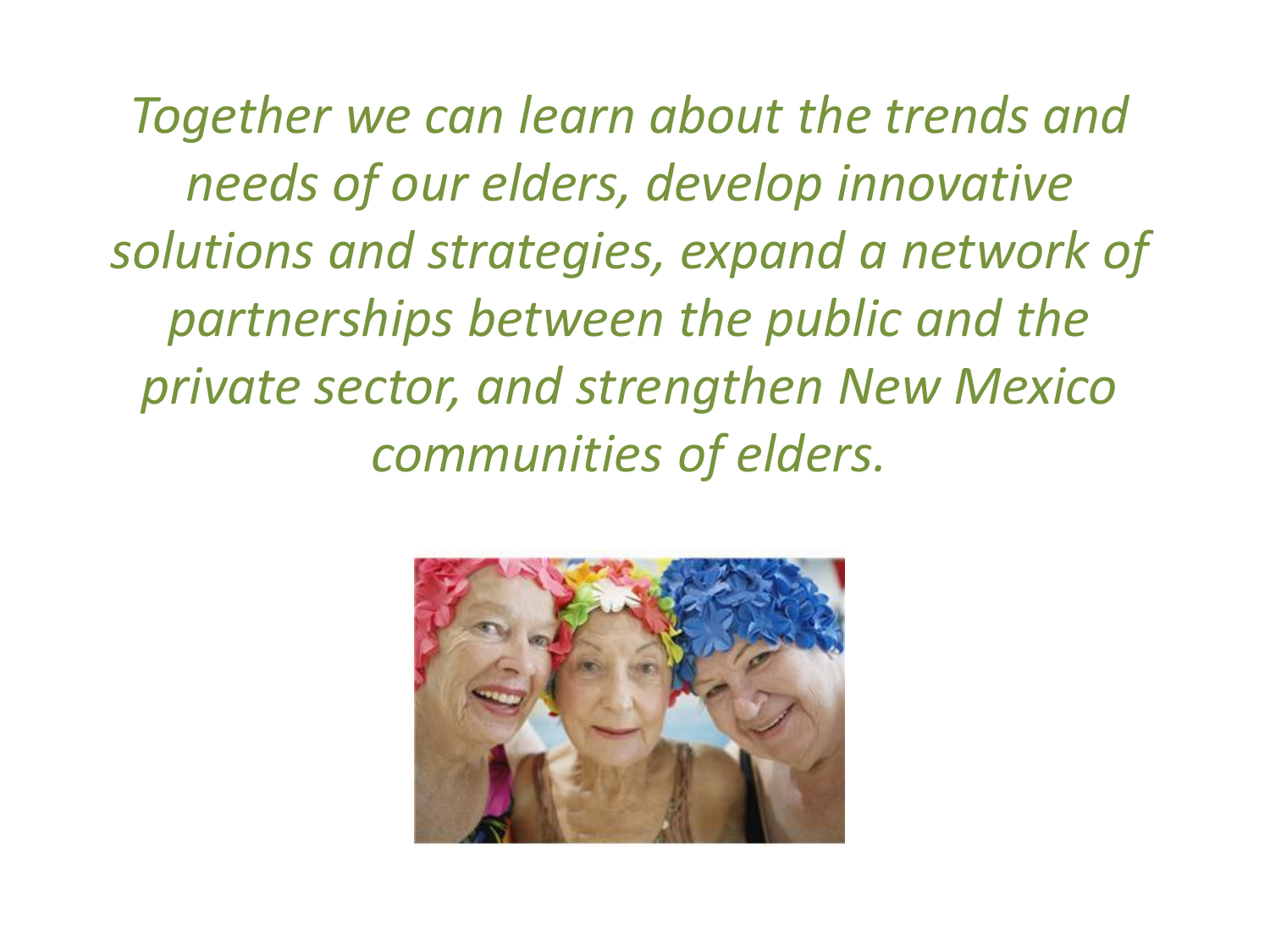### **Values as Expressed by New Mexican Elders and Caregivers**

**Independence Dignity Consistency Certainty Choice Accountability Connection Family Community** 

**Communication Civic Engagement Education Empowerment Simplification Wellness (mind, body, spirit) Reliability Privacy**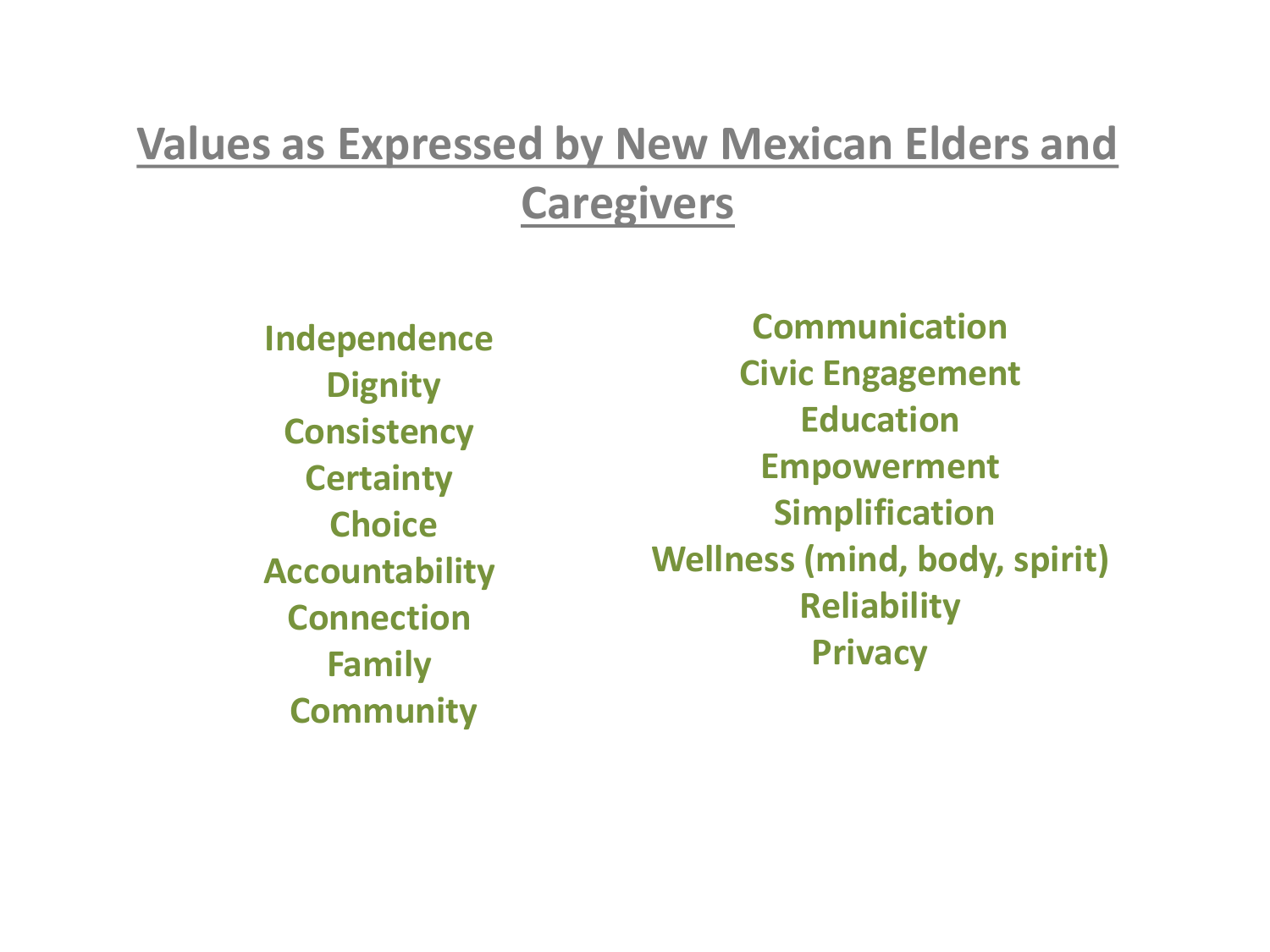**"Regardless of your funding interests, older adults are increasingly relevant to your work as funders. The "graying" of America promises dramatic change in every aspect of American life and across the spectrum of your funding interests, whether it be the arts, environment, health, neighborhoods, social services, education, or children, youth and families." – Grantmakers in Aging** 

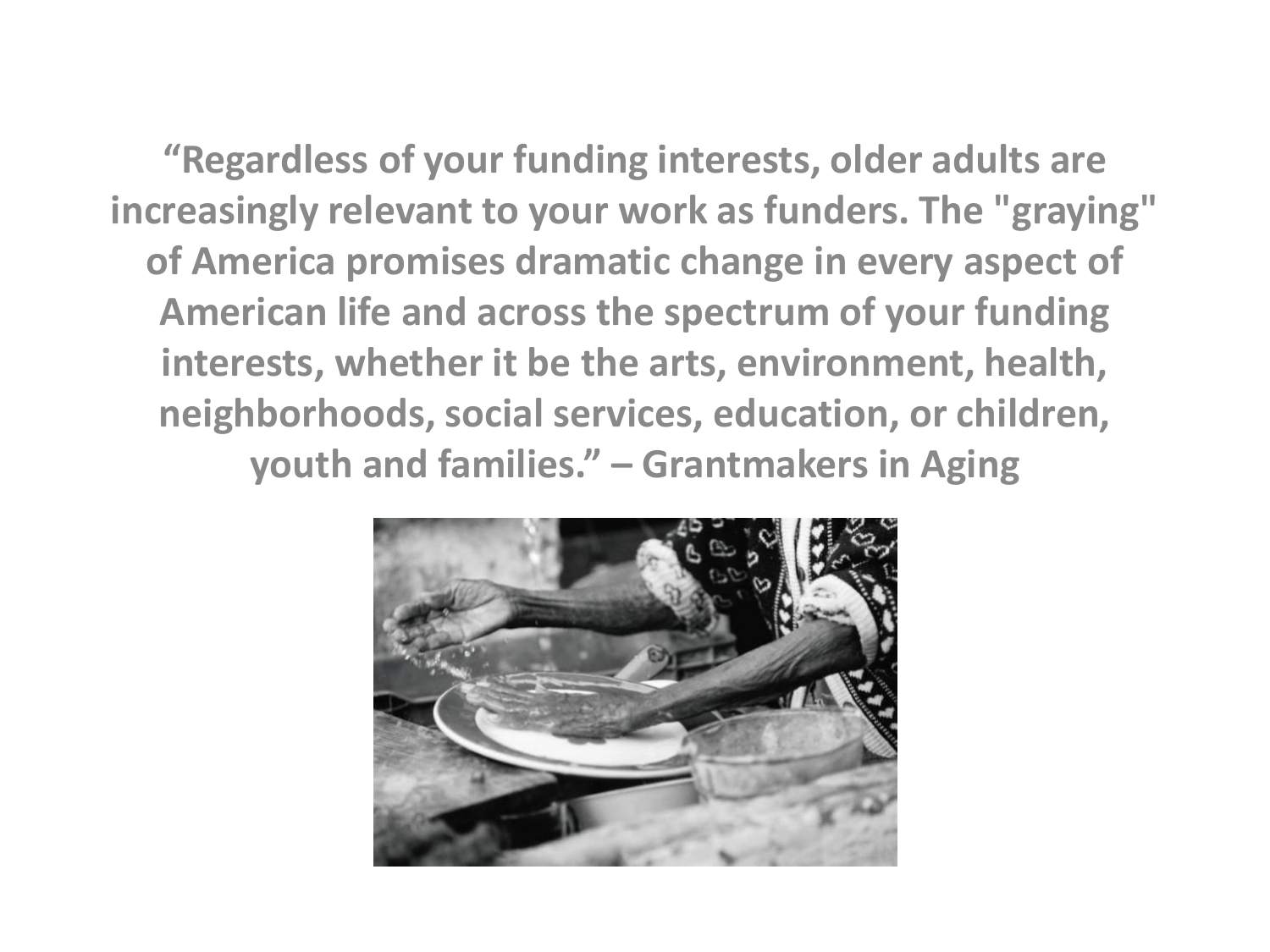**Special Thanks To:** The elders and their families who agreed to be interviewed for this project; the NM Foundations that completed the survey; Con Alma Health Foundation; NM Association of Grantmakers; Dolores Roybal; Jessica Haynie; and to Karen Wells and Joanna Lamb who contributed to the final report.